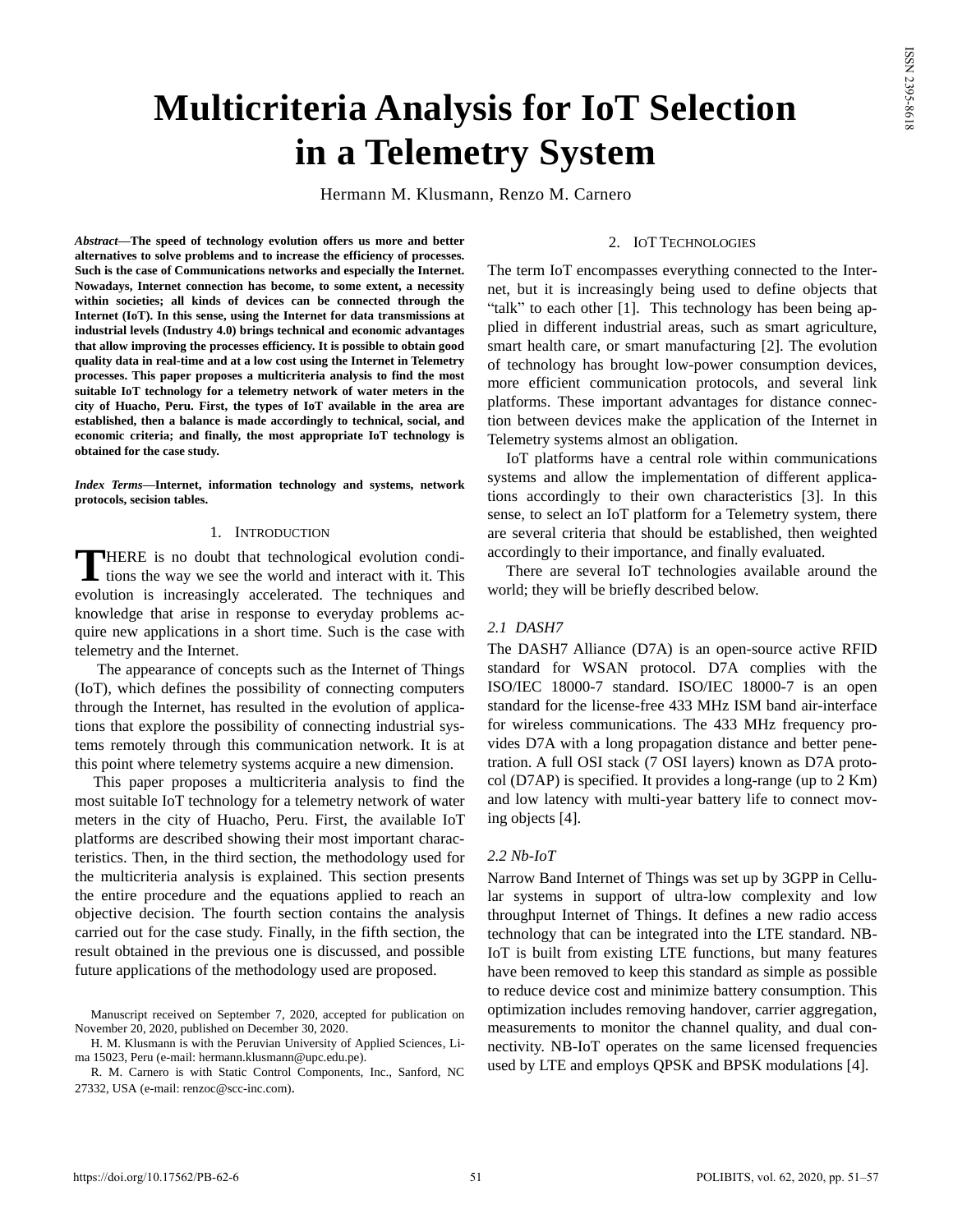## *2.3 LoRaWan*

LoRaWAN is an open standard architecture developed by LoRa Alliance. LoRa is a physical layer technology that enables long-range, low data rate, and low power wireless communication. It is an unlicensed band technology that modulates the signals in the sub–GHz ISM band using the spread spectrum technique [4].

Like Sigfox, GPRS, and NB-IoT, the LoRaWAN protocol is based on a star protocol where each device communicates with a base station which relays the information to and from a central server via an IP-based protocol [5].

#### *2.4 GPRS*

In the past, most of the applications that required low data rates for a long-range were using cellular networks. This type of network provides the users with many services. Before the emergence of LPWAN technologies, cellular networks had been offering the GSM, GPRS, EDGE, 3G, and 4G technologies. Today, 3G/4G technologies aim to provide users with minimum latency and high data rates for multimedia applications. For this purpose, most of IoT applications were used in the GPRS networks. GPRS is a 2.5G mobile communication that provides a data rate of 56 to 114 kbps with a range up to 26 Km. The primary disadvantages of the GPRS network are the power consumption and high maintenance cost [4].

The GPRS systems have been deployed for many years and serve as the reference for LPWA technology in many markets today. GPRS is the packet radio service built on top of GSM and uses GMSK modulation. It requires a frequency reuse scheme of up to 12, providing an inefficient spectral density. GPRS and NB-IoT operate in the licensed bands and are therefore not restricted by duty cycle or listen before talking limitations [5].

#### *2.5 Sigfox*

SigFox uses Ultra-Narrow Band (UNB) modulation with Differential Binary Phase-Shift Keying (DBPSK) at 100 bps. In SigFox, the device initiates a transmission by sending three uplink packages in sequence on three random carrier frequencies. The base station will successfully receive the package even if two of the transmissions are lost due to, e.g., collision with other devices or interference from other systems using the same frequency. The duty cycle restrictions of the utilized sub-band in the 868 MHz EU ISM band is 1 %. Therefore, a SigFox device may only transmit 36 seconds per hour. The time on-air is 6 sec per package, and thus the maximum is six messages per hour with a payload of 4, 8, or 12 bytes. [5]

## *2.6 Weightless*

Weightless is managed by the Weightless-Special Interest Group. Three standards have been proposed by the group, namely Weightless-N, Weightless-W, and Weightless-P. This section will focus on the most recent standard: Weightless-P.

Weightless-P is a non-proprietary physical layer technology. It uses GMSK and QPSK for modulating the signal. These

modulating schemes are very well known and are used in various commercial products; hence the end devices do not require a proprietary chipset. Weightless-P divides the Sub-GHz ISM spectrum into 12.5KHz narrow channels, and each channel offers a data rate of 200 bps to 100 Kbps. The firmware of these devices can be upgraded by air using its own wireless link because the bidirectional communication is fully supported. [6].

## *2.7 RPMA*

Formerly known as On-Ramp Wireless, it came up with Random Phase Multiple Access (RPMA), which is a spreadspectrum technology operating on the 2.4GHz ISM band instead of the sub 1GHz bands and leverages more relaxed regulations on the spectrum across different regions.

Like in LoRaWAN, a base station in RPMA's is also capable of receiving transmissions on all the spreading factors. Also, like LoRaWAN adaptive data rate (ADR) technique is employed by the devices, where devices can select optimum spreading factors based on the downlink signal strength.

RPMA uses a form of Viterbi algorithm that allows guaranteed message arrival at the base station even with the Packet Error Rate (PER) as high as 50%, and security is improved using encryption [6].

## *2.8 NB-Fi*

NB-Fi is an LPWAN protocol that supports secure bidirectional communication for IoT, machine-to-machine (M2M), Smart Grid, Smart Utilities, Smart City, and industrial applications. NB-Fi is a protocol that was developed by WAVIoT and designed for secure wireless transmission of small volumes of data over long distances with low energy consumption. NB-Fi is an open standard with the disclosed format of NB-Fi messages and relevant technical data required for manufacturers to produce compatible end-devices.

NB-Fi standard supports up to 4.3 billion devices in a single network with a 32-bit ID for each device. NB-Fi does not use IP addressing (IPv4, IPv6) to optimize the size of the payload. IoT devices such as sensors and gauges can transmit tiny data packages, only a few bytes. As the minimum size of the IP header is 20 bytes, the Non-IP Data Delivery (NIDD) approach allows developing simpler and cheaper devices. Data exchange between devices and third-party applications is possible via the WAVIoT IoT platform's API [7].

# *2.9 LTE Cat-M1*

As one of the advanced wide area network technologies, LTE is regarded as a promising candidate for accommodating a large amount of MTC devices. However, the current infrastructure of LTE networks is built mainly for broadband communication used by smartphones. To support MTC devices, 3GPP has been working on study items for MTC since 2011 [2] and has already undergone several amendments to include new MTC-oriented features based on the existing LTE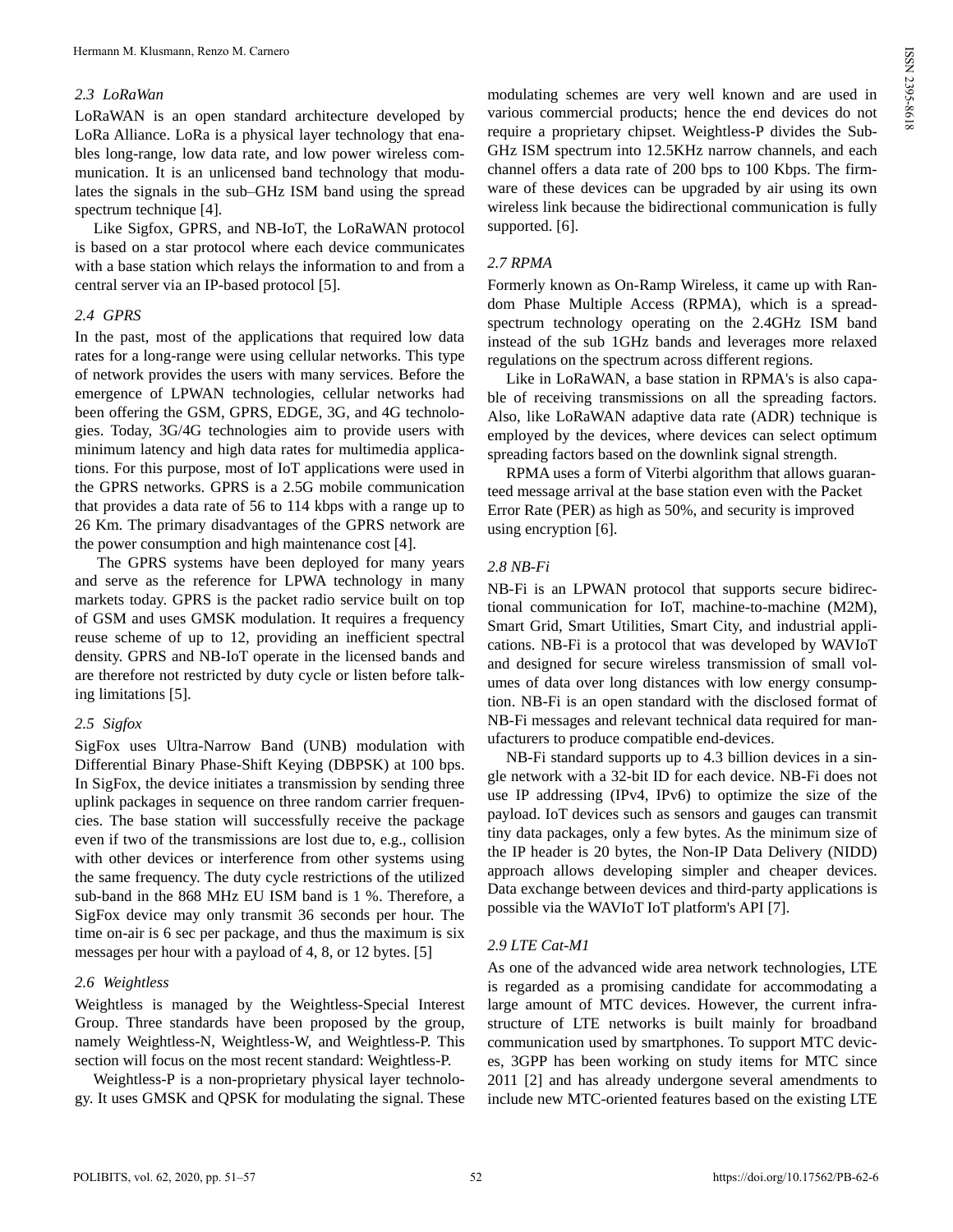architecture. By reusing most of the existing LTE technology, it requires only a software upgrade to provide MTC service. One critical enhancement is LTEeMTC (enhanced MTC) introduced in Release 13, which is mainly for low-cost, lowpower, low-rate, and delay-insensitive MTC devices. Specifically, Release 13 defines a new user equipment (UE) category, namely CategoryM1 (Cat-M1), to achieve enhanced coverage in reduced bandwidth as low as 1.4MHz. Moreover, to further reduce the cost and complexity of these eMTC devices, Cat-M1 also supports operation with only one receive antenna. The need for low-complexity hardware design also makes coverage enhancement more challenging [8].

For the multicriteria analysis to select the most suitable IoT technology to be implemented in the Telemetry System, only four platforms were included: LoRaWAN, Sigfox, Gprs, Nb-IoT. The other platforms are not available in the country.

# 3. METHODOLOGY

As mentioned before, there are many IoT technologies in the market with different technical characteristics. The selection of one of them for project implementation is not a simple task. There are several factors that should be analyzed, and each factor has its own importance depending on the project's nature. Regarding this, a multicriteria analysis is carried out to select the best alternative.



Fig 1. Ideal and Anti-Ideal points in TOPSIS method

Multicriteria analysis (MCA) provides a systematic methodology to integrate heterogeneous and uncertain information with cost-benefit information and stakeholders' views in an understandable framework to rank project alternatives. MCA is highly useful as a tool for project evaluation during the developed phase when decision makers do not have sufficient knowledge regarding details, but the importance of making the right decision is considerable [9].

A vast number of multicriteria decision-making methods have been developed to deal with the problem of ranking a set of alternatives evaluated in a multicriteria fashion. Very often, these methods assume that the evaluation among criteria is statistically independent. However, in actual problems, the observed data may comprise dependent criteria, which, among other problems, may result in biased rankings [10].



Fig. 2. TOPSIS method

To evaluate IoT technologies and choose the best option, a multicriteria analysis based on TOPSIS was used.

TOPSIS (Technique for Order of Preference by Similarity to Ideal Solution) is among the most popular MCDM (Multiple Criteria Decision Making) methods. Decision making is the process of selecting a possible course of action from all the available alternatives. In almost all such problems, the multiplicity of criteria for judging the alternatives is pervasive. That is, for many such problems, the decision maker wants to attain more than one objective or goal in selecting the course of action while satisfying the constraints dictated by environment, processes, and resources [11]. TOPSIS provides a broader principle of compromise for solving this kind of prob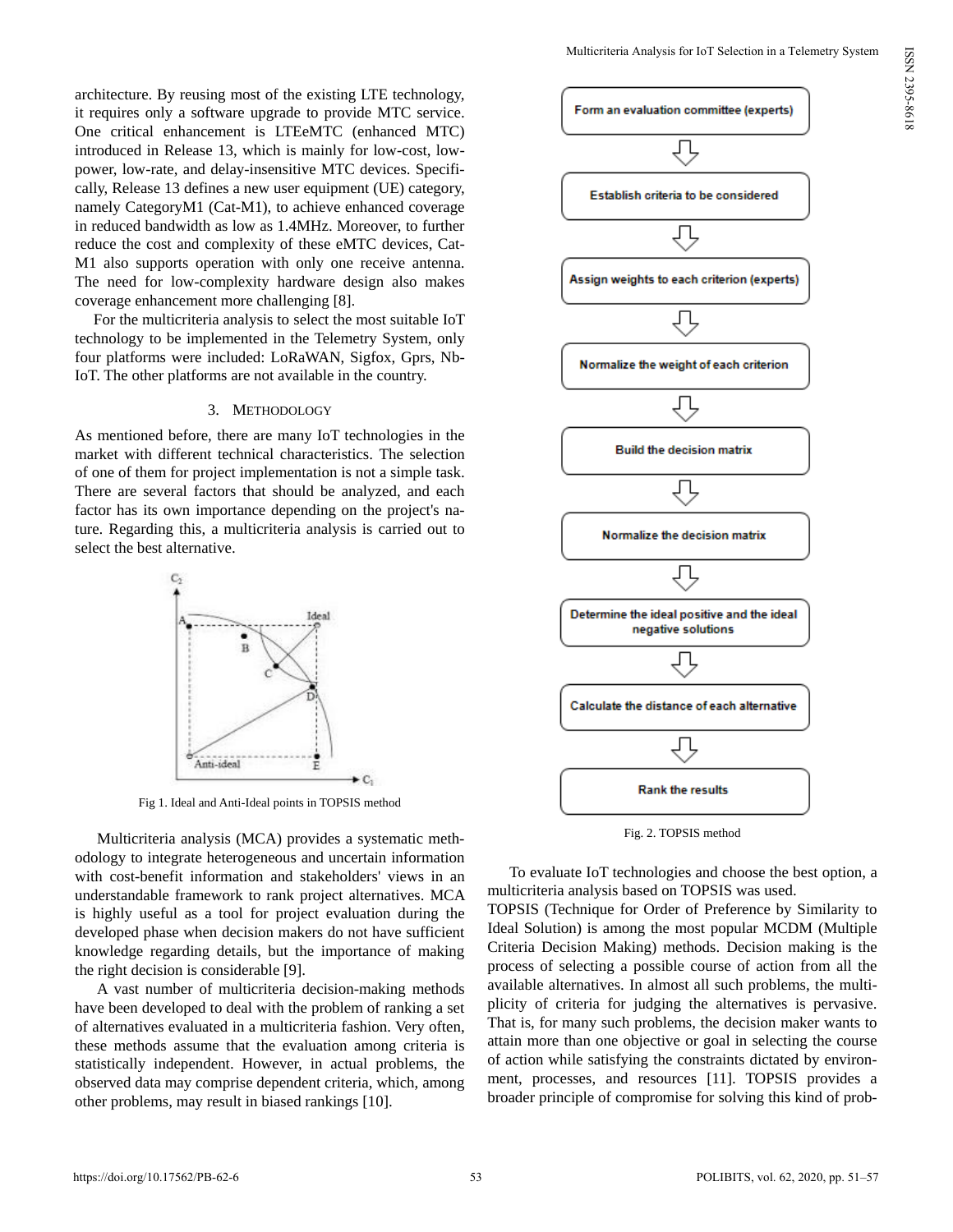lem [12]; it was originally developed by Hwang and Yoon [13]. Traditionally, this method is applied to ranking problems, where alternatives are evaluated based on Euclidean distances from an ideal and a non-ideal solution [14].

The basic concept of this method is that the selected alternative should have the shortest distance to the positive ideal solution as well as the farthest distance from the negative ideal solution [15].

As an example, Fig. 1 shows five alternatives, A, B, C, D, and E, with a choice of 2 criteria; it also shows the ideal and anti-ideal points. It is obvious that if the usual Euclidean distance  $(p = 2)$  is applied with equal weights, point C is the closest to the ideal, and D is the furthest. TOPSIS solves this dilemma in the choice between the ideal and the antiideal [16].

For applying the TOPSIS Method, steps could be resume as shown in Fig. 2.

To apply the multicriteria analysis based on TOPSIS, the criteria under which each alternative will be evaluated were first established. According to the expert's opinion, ten criteria were selected and divided into three groups, as shown in Table 1:

TABLE 1 **CRITERIA** 

| Number         | Groups    | Description                                     |
|----------------|-----------|-------------------------------------------------|
|                |           | Availability. There are three values: "2" if    |
| 1              | Technical | this technology is available; 1 if the technol- |
|                |           | ogy can be implemented; and 0 if it is not      |
|                |           | available                                       |
| 2              | Technical | Maximum transmission speed (kbps)               |
| 3              | Technical | Large of data frame per transmission (bytes)    |
| $\overline{4}$ | Technical | Power consumption in years considering one      |
|                |           | transmission per day                            |
| 5              | Technical | Nodes per gateway $(x1000)$                     |
| 6              | Technical | Maximum transmission distance (km, with         |
|                |           | sightline)                                      |
| 7              | Economic  | Device cost (US\$)                              |
| 8              | Economic  | Service/Maintenance cost                        |
|                |           | (US\$/transmission/device)                      |
| 9              | Social    | Local support (number of suppliers)             |
| 10             | Social    | Government permission (need government          |
|                |           | license 1, license not needed 0)                |

Each criterion has a value according to the IoT platform characteristics, as shown in Table 2.

Four experts were asked to assign weights to each criterion, according to their knowledge and experience in this kind of system. They were asked to consider the importance that each criterion has in Telemetry systems for the case study, especially the location. To set the appropriate weight, the Likert Scale was applied.

The Likert scale is widely used in social work research and is commonly constructed with four to seven points, but it can be increased to eleven, a common metric that ranges from 0 to 10. Also, it can be treated as a continuous measure, and hence arithmetic operations can be used [17].

In this research, a scale from 1 to 7 was used, where "7" represents the greatest weight in importance for the criterion. The result was a matrix  $W_{4x}$  to with  $w_{ii}$  elements, where *i* represents each expert and *j* represents the index of the criterion.

A unique weight for each criterion is obtained using the geometric mean [15]:

$$
Gj = \sqrt[4]{w_{1j} \times w_{2j} \times w_{3j} \times w_{4j}}
$$
 (1)

Then, the weights should be normalized in order to be compared with each other [15]. For this operation, the sum of all the weights is needed:

$$
S = \sum_{j=1}^{10} G_j \tag{2}
$$

The normalized weights of each criterion is calculated by:

$$
Y_j = \frac{G_j}{S} \tag{3}
$$

The idea of TOPSIS can be expressed in a series of steps [18]. The first task of the TOPSIS algorithm consists of creating a decision matrix. At this point, once the value of each criterion (*j*) corresponding to each alternative (*k*) is assigned, the result is the matrix X with elements *xkj*. This is shown in Table 2.

To calculate de normalized decision matrix *A*, the normalized value  $a_{ki}$  is calculated as:

$$
A = [a_{kj}]_{m \times n}
$$
  
\n
$$
a_{kj} = \frac{x_{kj}}{\sqrt{\sum_{k=1}^{n} (x_{kj})^2}}
$$
  
\n
$$
k = 1, 2, 3..., m; j = 1, 2, 3, ..., n,
$$
\n(4)

where  $x_{kj}$  represents the  $x$  value of alternative  $k$  corresponding to criterion *j.*

Then the Ideal Positive Value  $(a^+)$  and the Ideal Negative Value  $(a<sup>2</sup>)$  should be calculated for each criterion. This is done with these expressions:

$$
a^+=\max(a_{kj})
$$
 where  $k = 1, 2, 3, \dots m$  (5)

$$
a_j = \min(a_{kj})
$$
 where  $k = 1, 2, 3, ...m$  (6)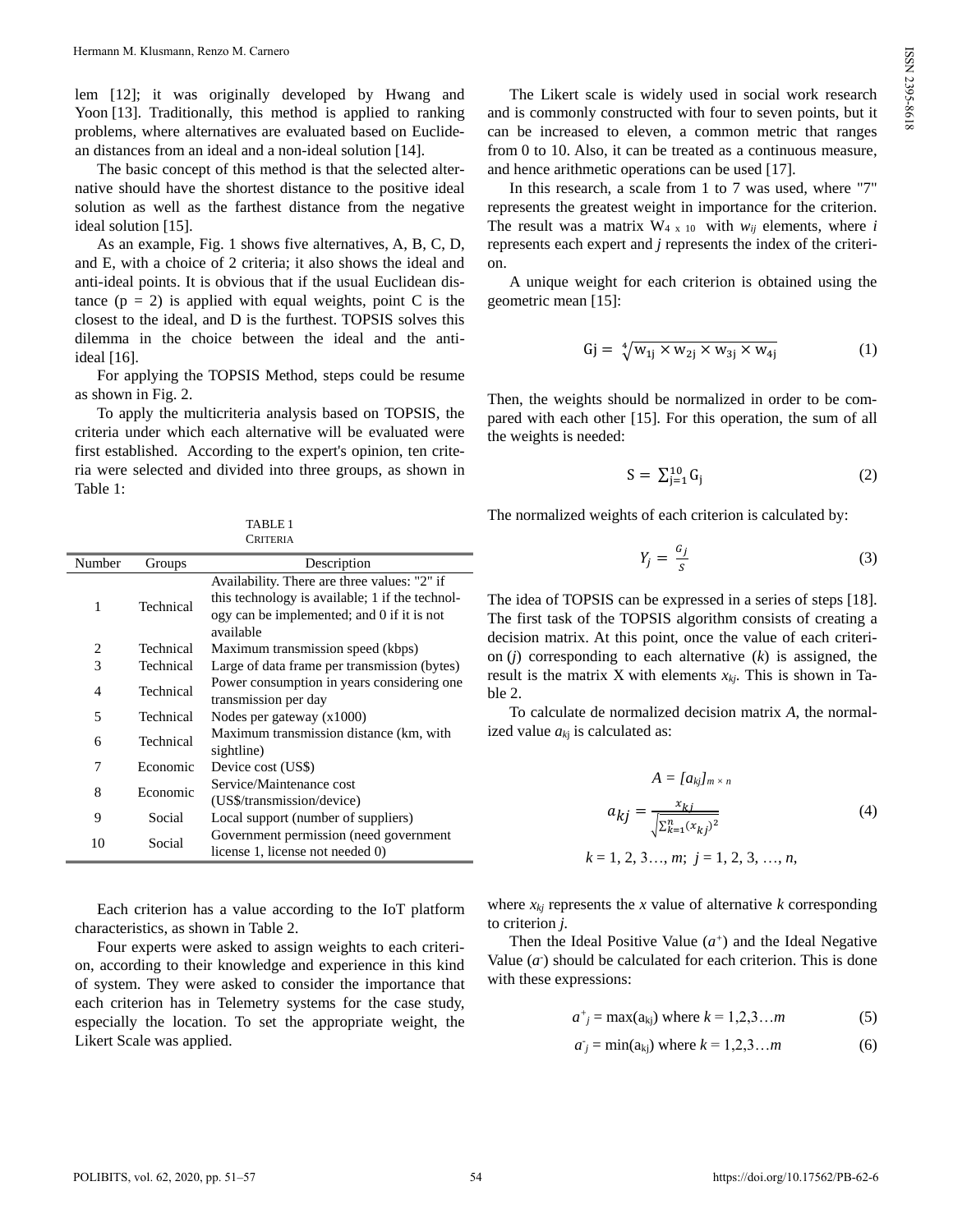| ASSIGNED VALUES FOR EACH IOT ALTERNATIVE |          |       |       |     |     |     |      |      |     |     |
|------------------------------------------|----------|-------|-------|-----|-----|-----|------|------|-----|-----|
| <b>Ideal</b>                             | max      | max   | max   | max | max | max | min  | min  | max | mın |
| Alternative\Criteria                     |          |       |       | 4   |     | Ð   |      | x    | g   | 10  |
| LoraWan                                  |          | 50    | 243   | 15  | 100 | 5   | 2.38 | 0.39 |     |     |
| <b>GPRS</b>                              |          | 10000 | 10000 | 5   | 200 | 100 |      |      |     |     |
| Sigfox                                   | $\theta$ | 0.1   | 12    | 20  | 100 | 10  | 5.94 | 1.6  |     |     |
| $NB$ - $I$ o $T$                         |          | 1000  | 1600  | 10  | 200 |     | 23.8 | 0.6  |     |     |

TABLE 2

TABLE 3 ASSIGNED WEIGHTS BY EXPERTS

| $E\setminus C$ |              |       | 4           |       | Ð     |                | 8            | g     | 10    |
|----------------|--------------|-------|-------------|-------|-------|----------------|--------------|-------|-------|
|                |              |       | 4           |       | 3     | 4              | <sub>0</sub> |       |       |
|                | <sub>6</sub> |       | 3.          | 2     |       | 3              | 6            | 3     |       |
| 3              |              |       | 6           | 4     |       | 3              | 6            | 4     |       |
| 4              |              |       | 5.          | 2     | 4     | $\overline{4}$ |              | 3     |       |
| G.M            | 5.692        | 1.778 | 4.356 2.991 |       | 3.31  | 3.464          | 5.733        | 2.913 | 2.213 |
| N.W.           | 144          | 0.045 | 0.11        | 0.076 | 0.084 | 0.088          | 0.145        | 0.074 | 0.056 |

TABLE 4 NORMALIZED DECISION MATRIX

| Ideal                | max  | max  | max  | max  | max  | max  | mın  | mın  | max  | mın  |
|----------------------|------|------|------|------|------|------|------|------|------|------|
|                      |      |      |      |      |      |      |      |      |      |      |
| Alternative\Criteria |      | 2    | 3    | 4    | 5    | 6    |      | 8    | 9    | 10   |
| LoraWan              | 0.45 | 0.00 | 0.02 | 0.55 | 0.32 | 0.05 | 0.10 | 0.15 | 0.30 | 0.00 |
| <b>GPRS</b>          | 0.89 | 1.00 | 0.99 | 0.18 | 0.63 | 0.99 | 0.12 | 0.75 | 0.90 | 0.71 |
| Sigfox               | 0.00 | 0.00 | 0.00 | 0.73 | 0.32 | 0.10 | 0.24 | 0.60 | 0.30 | 0.00 |
| $NB$ - $IoT$         | 0.00 | 0.10 | 0.16 | 0.37 | 0.63 | 0.01 | 0.96 | 0.23 | 0.00 | 0.71 |

Calculating the separation measures using the *n*dimensional Euclidean distance. The separation of each alternative from the positive ideal solution is given as:

$$
pa_j = Y_j \cdot (a^+_{j} - a_j)^2 \tag{7}
$$

$$
D^+{}_{k} = \sqrt{\sum_{j=1}^{m} (pa_j)}
$$
 (8)

Similarly, the separation from the negative ideal solution is given as:

$$
na_j = Y_j \cdot (a_j - a_j)^2 \tag{9}
$$

$$
D_k = \sqrt{\sum_{j=1}^m (na_j)}
$$
 (10)

For each "distance,"  $D^+$  and  $D^-$ ,  $a_j$  represents the normalized value "*a*" for each criterion "*j*."

For each alternative, calculate the ratio  $R_k$  as:

$$
R_k = D_k / (D_k + D^*)_k \tag{11}
$$

Finally, alternatives should be ranked in increasing order according to the radio *Rk*.

# 4. RESULTS

For the case study, four experts assigned importance values (weights) for each criterion according to a 1-7 Likert Scale. The results are shown in Table 3.

Each row represents the expert's assigned values, and each column represents each criterion. GM row is the Geometric Mean, and NW row corresponds to the Normalized Weight according to equation 3.

The assigned values for each IoT alternative were shown before in Table 2.

Table 4 shows the normalized decision matrix A, according to equation 4 for each element of the matrix.

Table 5 shows the Positive Ideal and the Negative Ideal for each criterion.

To obtain  $D^+$ , the corresponding factors were calculated and are shown in Table 6:

In this sense,  $D^+$  for each alternative is shown in Table 8:

ISSN 2395-8618 ISSN 2395-8618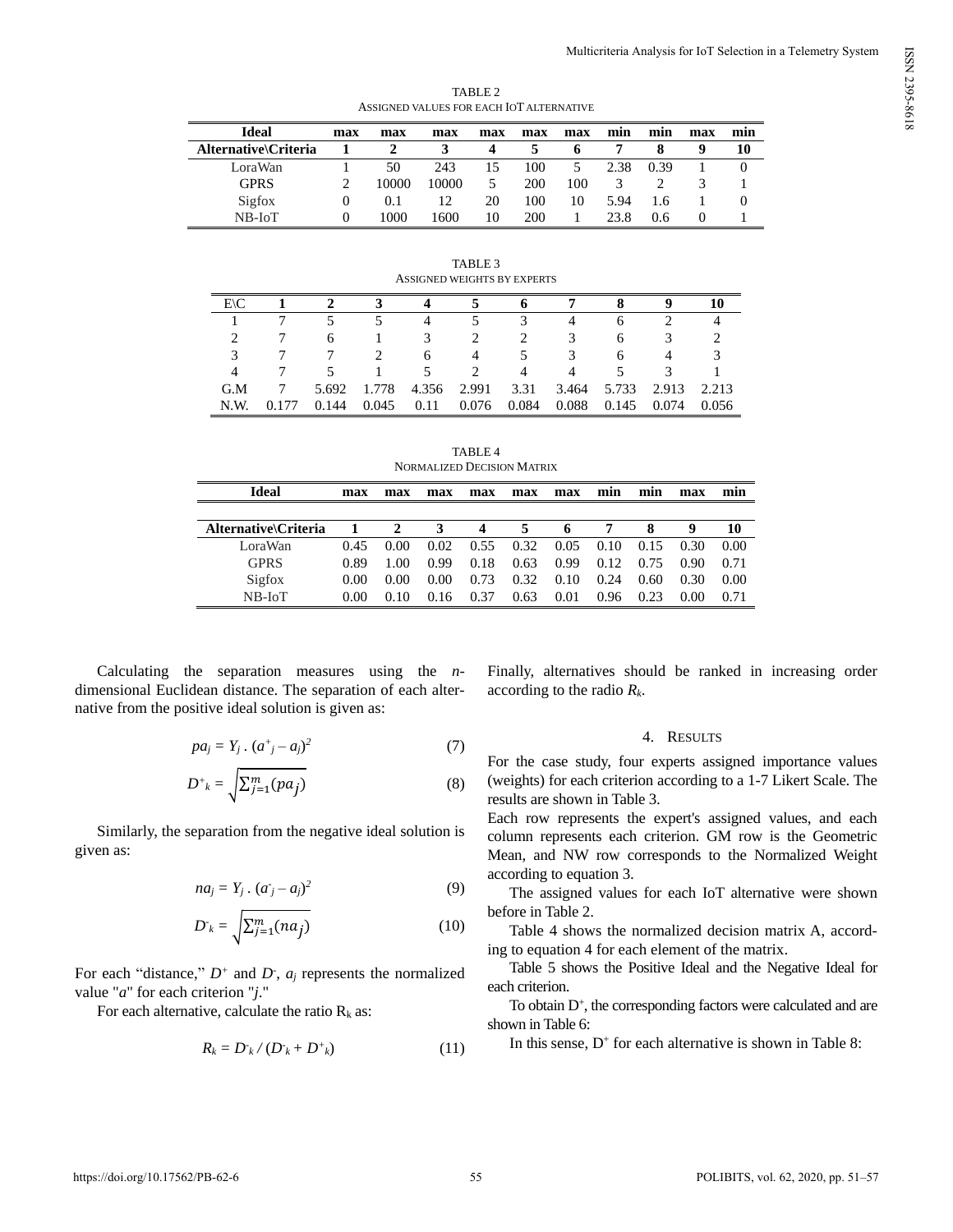TABLE<sub>5</sub> POSITIVE IDEAL AND NEGATIVE IDEAL FOR EACH CRITERION

| <b>Ideal</b>                                           | max | max            | max          | max              | max | max | min | min       | max      | mın  |
|--------------------------------------------------------|-----|----------------|--------------|------------------|-----|-----|-----|-----------|----------|------|
| <b>Criteria</b>                                        |     | $\overline{2}$ | $\mathbf{3}$ | $\boldsymbol{4}$ | -5. | 6.  | -7  | -8        |          |      |
| Positive Ideal 0.89 1.00 0.99 0.73 0.63 0.99 0.10 0.15 |     |                |              |                  |     |     |     |           | 0.90     | 0.00 |
| Negative Ideal 0.00 0.00 0.00 0.18 0.32 0.01           |     |                |              |                  |     |     |     | 0.96 0.75 | $0.00 -$ | 0.71 |

| TABLE 6    |  |
|------------|--|
| D+ FACTORS |  |

| <b>Ideal</b>         | max  | max  | max  | max  | max  | max  | min  | min  | max  | min  |
|----------------------|------|------|------|------|------|------|------|------|------|------|
| Alternative\Criteria |      | 2    |      | 4    | 5    | 6    |      |      | q    | 10   |
| LoraWan              | 0.04 | 0.14 | 0.04 | 0.00 | 0.01 | 0.07 | 0.00 | 0.00 | 0.03 | 0.00 |
| <b>GPRS</b>          | 0.00 | 0.00 | 0.00 | 0.03 | 0.00 | 0.00 | 0.00 | 0.05 | 0.00 | 0.03 |
| Sigfox               | 0.14 | 0.14 | 0.04 | 0.00 | 0.01 | 0.07 | 0.00 | 0.03 | 0.03 | 0.00 |
| NB-IoT               | 0.14 |      | 0.03 | 0.01 | 0.00 | 0.08 | 0.07 | 0.00 | 0.06 | 0.03 |

TABLE 7 D- FACTORS

| <b>Ideal</b>         | max  | max  | max  | max  | max      | max  | mın  | mın  | max  | mın  |
|----------------------|------|------|------|------|----------|------|------|------|------|------|
| Alternative\Criteria |      |      |      | 4    | 5        | o    |      |      | q    | 10   |
| LoraWan              | 0.04 | 0.00 | 0.00 | 0.01 | $0.00\,$ | 0.00 | 0.07 | 0.05 | 0.01 | 0.03 |
| <b>GPRS</b>          | 0.14 | 0.14 | 0.04 | 0.00 | 0.01     | 0.08 | 0.06 | 0.00 | 0.06 | 0.00 |
| Sigfox               | 0.00 | 0.00 | 0.00 | 0.03 | 0.00     | 0.00 | 0.05 | 0.00 | 0.01 | 0.03 |
| $NB$ - $IoT$         | 0.00 | 0.00 | 0.00 | 0.00 | 0.01     | 0.00 | 0.00 | 0.04 | 0.00 | 0.00 |

TABLE 8 D+ FOR EACH IOT ALTERNATIVE

| Alternative  | D+     |
|--------------|--------|
| LoraWan      | 0.5759 |
| <b>GPRS</b>  | 0.3384 |
| Sigfox       | 0.6798 |
| $NB$ - $IoT$ | 0.7344 |

| TABLE 9                     |
|-----------------------------|
| D- FOR EACH IOT ALTERNATIVE |

| Alternative  | D.       |
|--------------|----------|
| LoraWan      | 0.451396 |
| <b>GPRS</b>  | 0.734482 |
| Sigfox       | 0.342476 |
| $NB$ - $IoT$ | 0.232531 |

*D*-is obtained in the same way. Table 7 shows the corresponding factors that were calculated according to equation 9.

Table 9 shows *D*-for each IoT alternative.

Finally, *R* is calculated according to equation 11, and the results are shown in Table 10.

As shown, applying the TOPSIS method, the best alternative for the Telemetry System is GPRS which is the one that has more suppliers in Peru and is more developed around the country. The second one is LoraWan, which low-cost and low power consumption equipment make this platform a good alternative for smaller systems.

TABLE 10 R FOR EACH IOT ALTERNATIVE

| Alternative  | R        | Rank |
|--------------|----------|------|
| LoraWan      | 0.439414 | 2    |
| <b>GPRS</b>  | 0.684608 | 1    |
| Sigfox       | 0.335029 | 3    |
| $NB$ - $IoT$ | 0.240487 |      |

On the other hand, the worst alternative is NB-IoT, which despite its technical characteristics, it is still being developed in the country.

## 5. CONCLUSIONS

The selection of an IoT technology for a Telemetry System depends on many factors. The most important element is platform availability at the location of the system. Other important factors are the involved costs and the government permissions for communication networks.

A multicriteria analysis was done considering not only the criteria that could have an important impact on the system implementation but also the opinion of experts with experience in the case study (similar systems and locations).

Accordingly to the analysis, the suitable IoT technology for a Telemetry System in Huacho, Peru, is GPRS. This result is consistent with the "experts" previous thoughts, which selection was the same. They considered network availability, costs, and the number of suppliers to make their decision